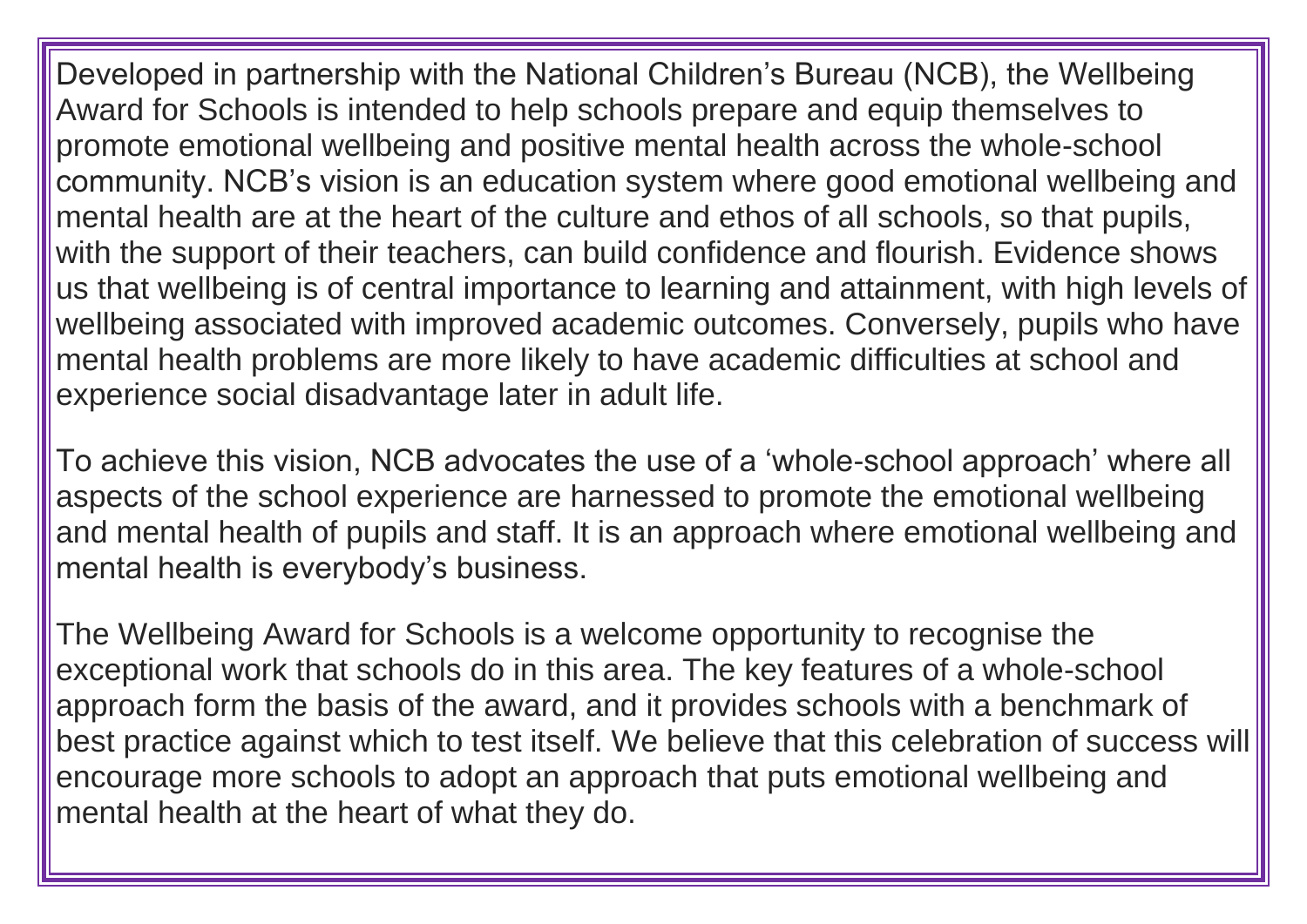There are four key principles driving the ideas and recommendations behind the award:

- 1. Emotional wellbeing and mental health are a continuum. Related issues can range from positive attitudes and behaviour, through to experiences of emotional distress and mental disorder.
- 2. Schools already experience and manage emotional issues on a daily basis; the objective is to minimise the impact of such issues and maximise the effectiveness of any responses.
- 3. Emotional wellbeing covers a range of dimensions, such as resilience, character building, relationships and self-esteem, etc. Understanding both developmental and mental health awareness is critical.
- 4. Creating a positive school culture requires a whole-school approach that is led from the top while involving all in the school community.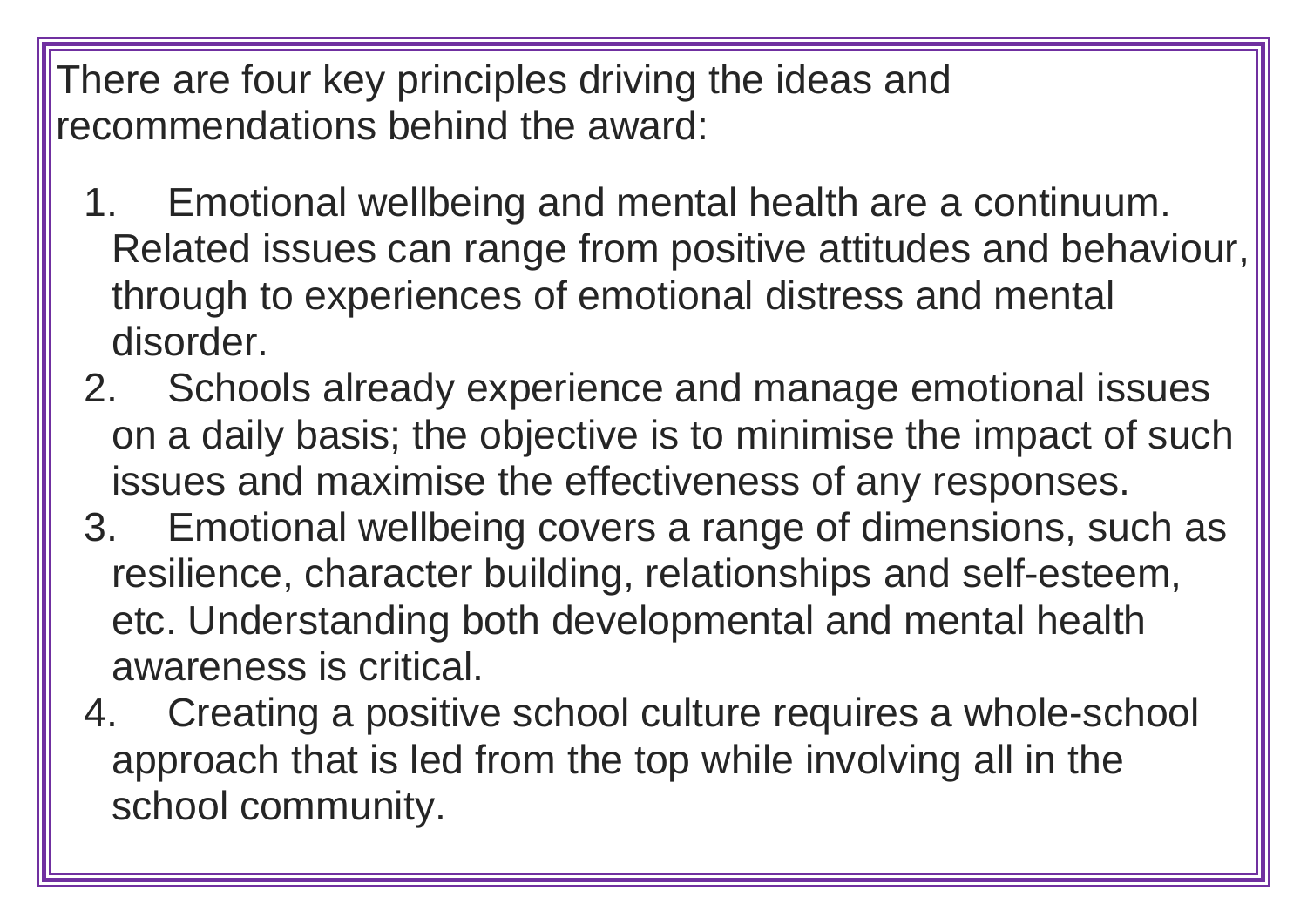There are five stages in the WAS process and the school will be supported throughout in order to evidence best practice and to achieve the award:

- 1. School self-evaluation
- 2. Preparation of an Action Plan
- 3. Implementation of actions and collecting evidence into a portfolio
- 4. Interim assessment of progress
- 5. Verification of achievement of the award **WE ARE HERE!**

The award is expected to be achieved within a maximum of 12-15 months. Within this timescale, the process is supportive, developmental and progressive, rather than a box-ticking, target-driven exercise.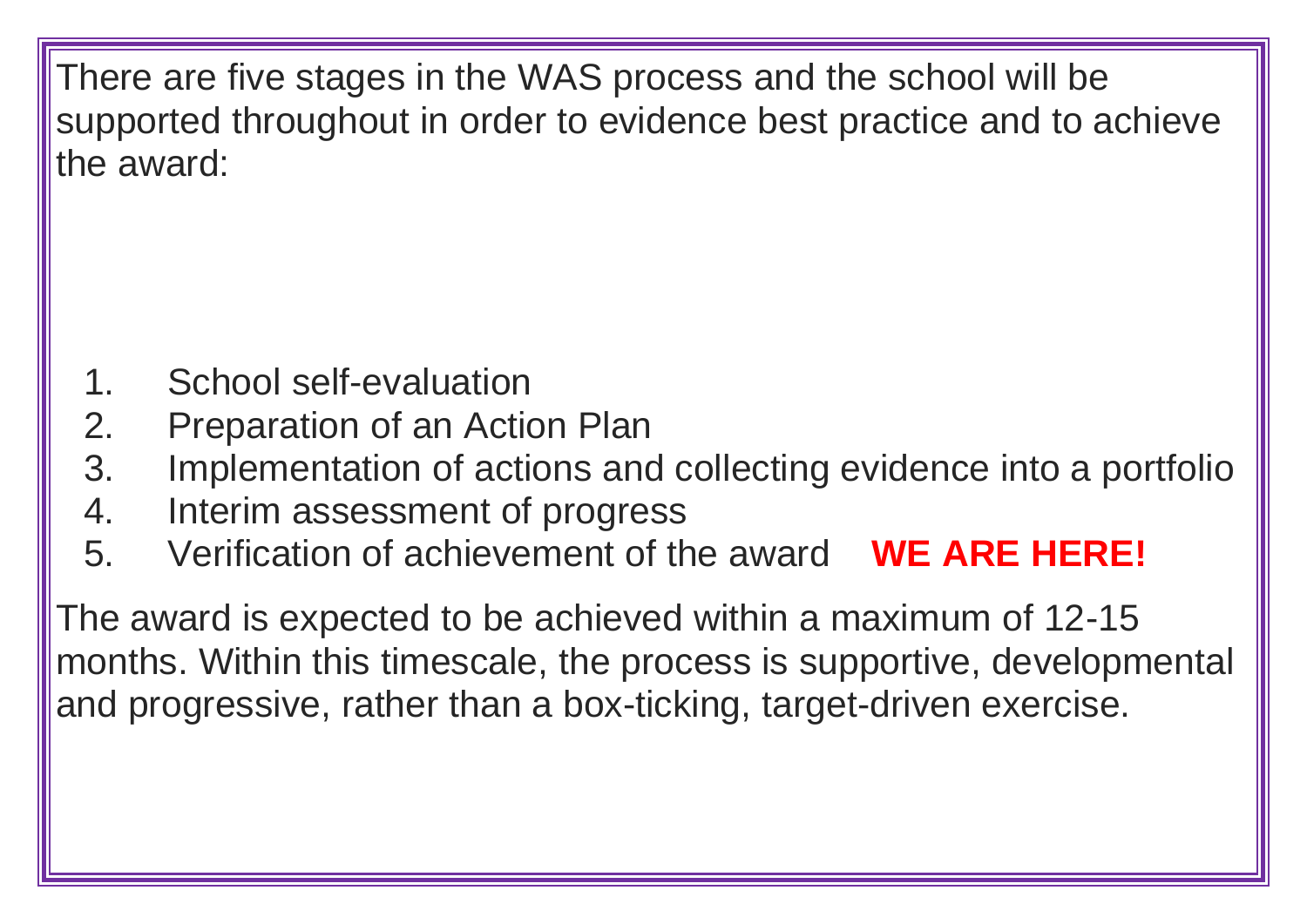**The WAS has eight objectives which focus on areas of evaluation, development and celebration of the work of schools in promoting and protecting emotional wellbeing and positive mental health. Each of these areas is further broken down into Key Performance Indicators (KPIs):**

**Objective 1**: The school is committed to promoting and protecting positive emotional wellbeing and mental health by achieving the Wellbeing Award for Schools. **Objective 2:** The school has a clear vision and strategy for promoting and protecting emotional wellbeing and mental health, which is communicated to all involved with the school.

**Objective 3:** The school has a positive culture which regards emotional wellbeing and mental health as the responsibility of all.

**Objective 4:** The school actively promotes staff emotional wellbeing and mental health.

**Objective 5:** The school prioritises professional learning and staff development on emotional wellbeing and mental health.

**Objective 6:** The school understands the different types of emotional and mental health needs across the whole-school community and has systems in place to respond appropriately.

**Objective 7:** The school actively seeks the ongoing participation of the whole-school community in its approach to emotional wellbeing and mental health.

**Objective 8:** The school works in partnerships with other schools, agencies and available specialist services to support emotional wellbeing and mental health.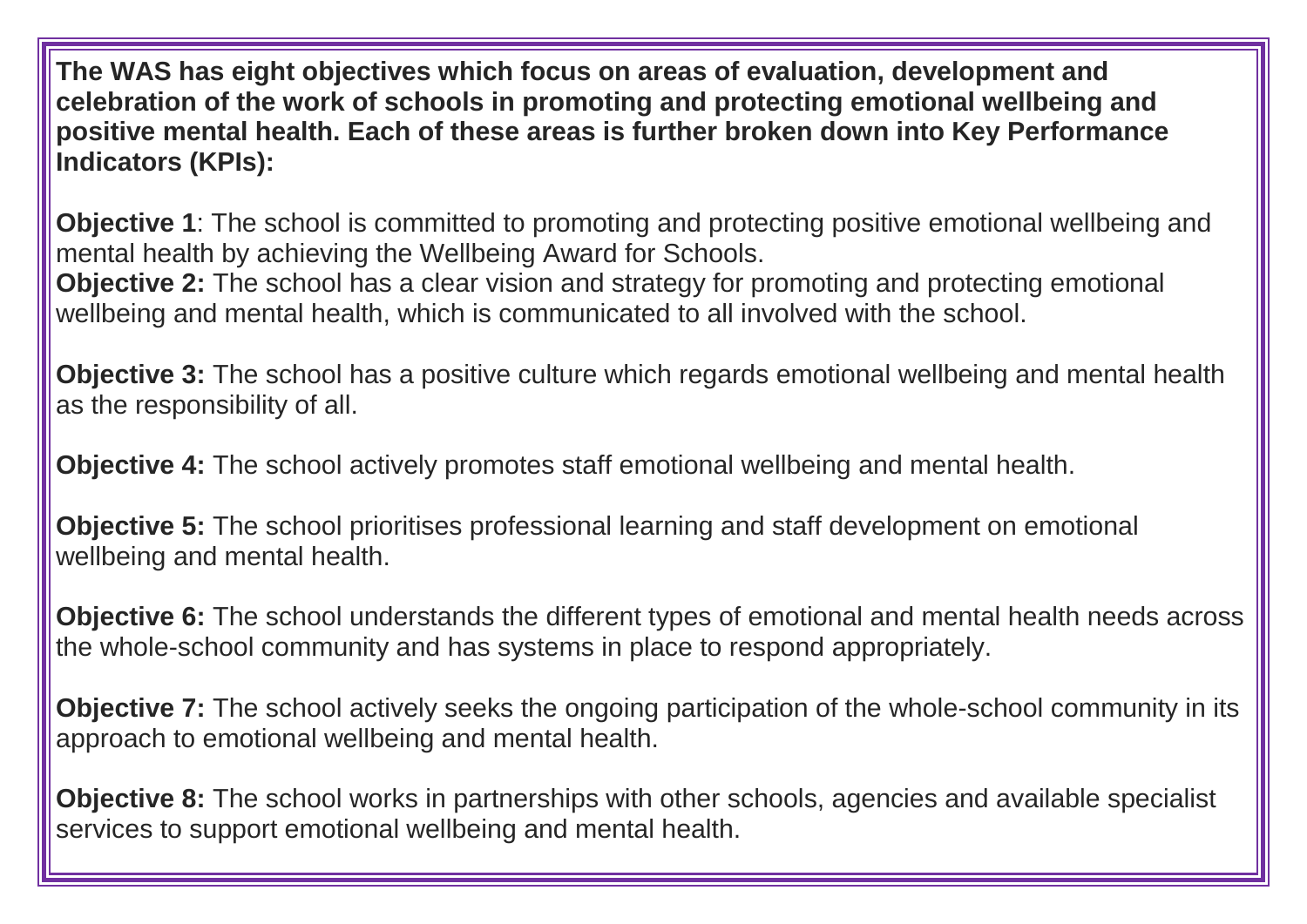#### **Objective 1: The school is committed to promoting and protecting positive emotional wellbeing and mental health by achieving the Wellbeing Award for Schools.**

# **What have we done so far?**

- **The award process has been formally adopted by the Senior Leadership Team (SLT) and the Governing Body**
- **A Change Team has been appointed and meets half-termly.**
- **We have completed a school evaluation**
- **We have surveyed pupils, staff and parents - please see the collated results on display**
- **We have submitted our action plan to the Wellbeing Award Advisor**
- **We have used the responses from the surveys to inform a long-term strategy. A COPY OF THIS IS ON DISPLAY AND IS ON OUR WEBSITE**
- **Staff are updated on our progress via a display in the staffroom; meetings; and emails. Pupils are updated in assemblies and through class circle times. Parents are updated via an information board that has been displayed at open evenings, 'meet the teacher' and parents evening. Further information is on the school website.**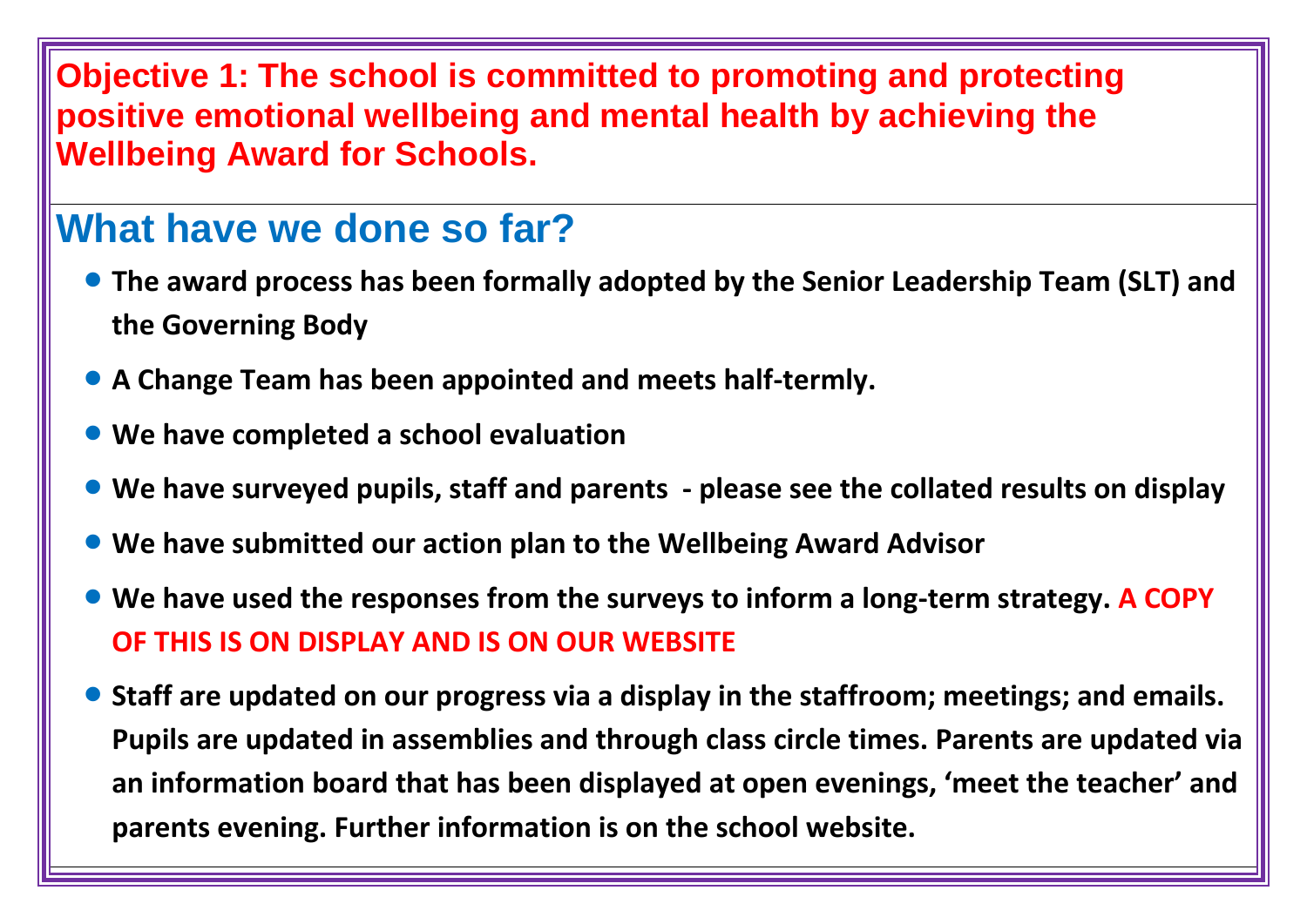# **What are we working on? THIS OBJECTIVE IS COMPLETE**

**Objective 2: The school has a clear vision and strategy for promoting and protecting emotional wellbeing and mental health, which is communicated to all involved with the school.**

# **What have we done so far?**

- **Reviewed our provision for how we currently support emotional wellbeing and mental health (EWMH)**
- **Written a strategy that defines how we will embed and maintain the changes we are making to support the EWMH of pupils and staff**
- **All staff have had training on how we can support the EWMH of pupils within our varied roles.**
- **After input from pupils, staff, parents and governors, a Valley Wellbeing vision statement has been formulated.**

# **What are we working on?**

**Publish the vision statement. This will be on our website shortly.**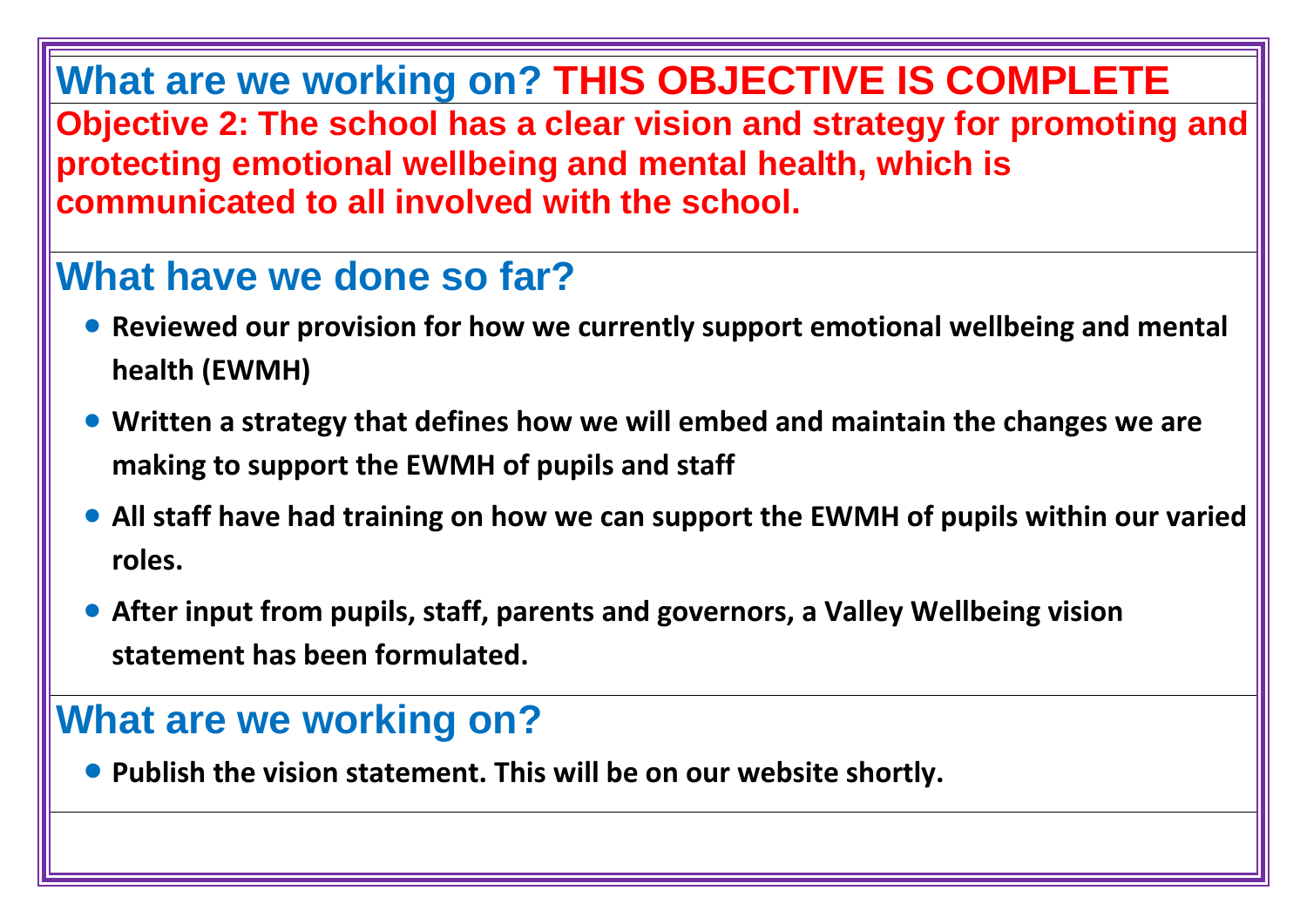#### **Objective 3: The school has a positive culture which regards emotional wellbeing and mental health as the responsibility of all.**

#### **What have we done so far?**

- **Held assemblies on the importance of wellbeing and introduced the 5 ways to wellbeing**
- **Hold regular circle times in class that allow staff to check in on pupils**
- **Place2talk provided by Place2Be gives pupils access to a space to share feelings if they would like to**
- **Worry boxes/monsters in classrooms offer another way for pupils to communicate a worry or concern**
- **Peer mediators support by resolving small problems before they get bigger**
- **Years 4 to 6 have Positive Emotional Wellbeing workshops provided by the School Wellbeing Service this term.**
- **Parents in Years 4-6 have had access to parent workshops provided by the School Wellbeing Service, delivered on two mornings earlier this term.**
- **We have produced an accountability framework to outline the roles and responsibilities of staff on promoting positive EWMH**
- **We held a 'Positive Mental Health' week at the end of October, when all pupils had lessons on Positive Emotional Wellbeing.**

#### **What are we working on?**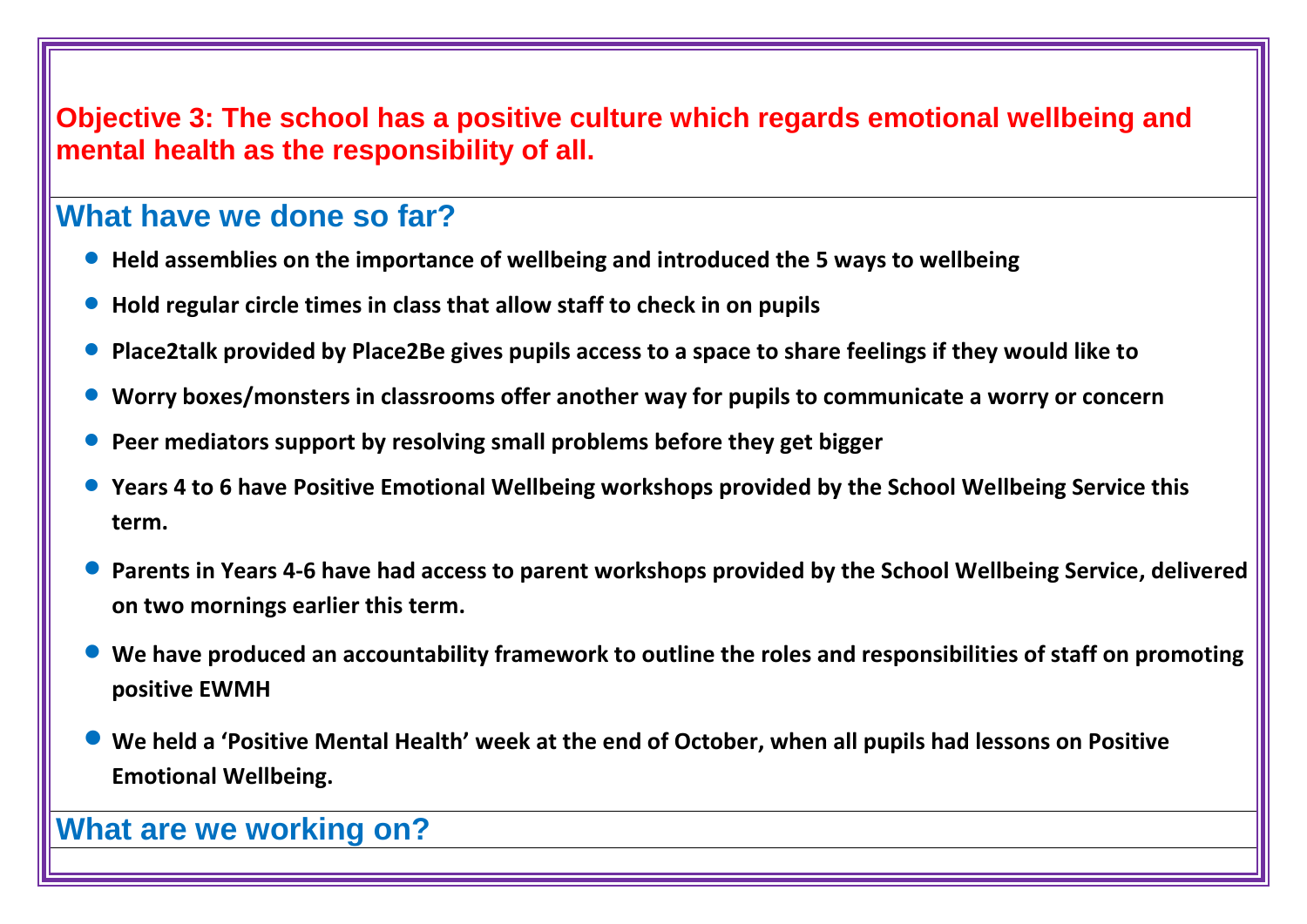**Audit our PHSCE curriculum to ensure pupils are taught, in an age appropriate way, about how to look after their EWMH.** 

**Publish the accountability framework for staff and parents.** 

**Objective 4: The school actively promotes staff emotional wellbeing and mental health.**

# **What have we done so far?**

- **Established a Wellbeing Committee that includes representatives from different roles within the school**
- **Many changes have been implemented over the past few years that have reduced teacher workload and promoted positive emotional wellbeing**
- **The strategy document prioritises staff wellbeing alongside pupil wellbeing**
- **Staff have access to a number of support mechanisms that they can access when needed**
- **A budget is in place for EWMH**
- **All staff have contributed to an audit of our strengths and weaknesses and suggested action points for improvement. These ideas have fed into the strategy document.**
- **Schools Wellbeing Service are providing two workshops this term on staff wellbeing**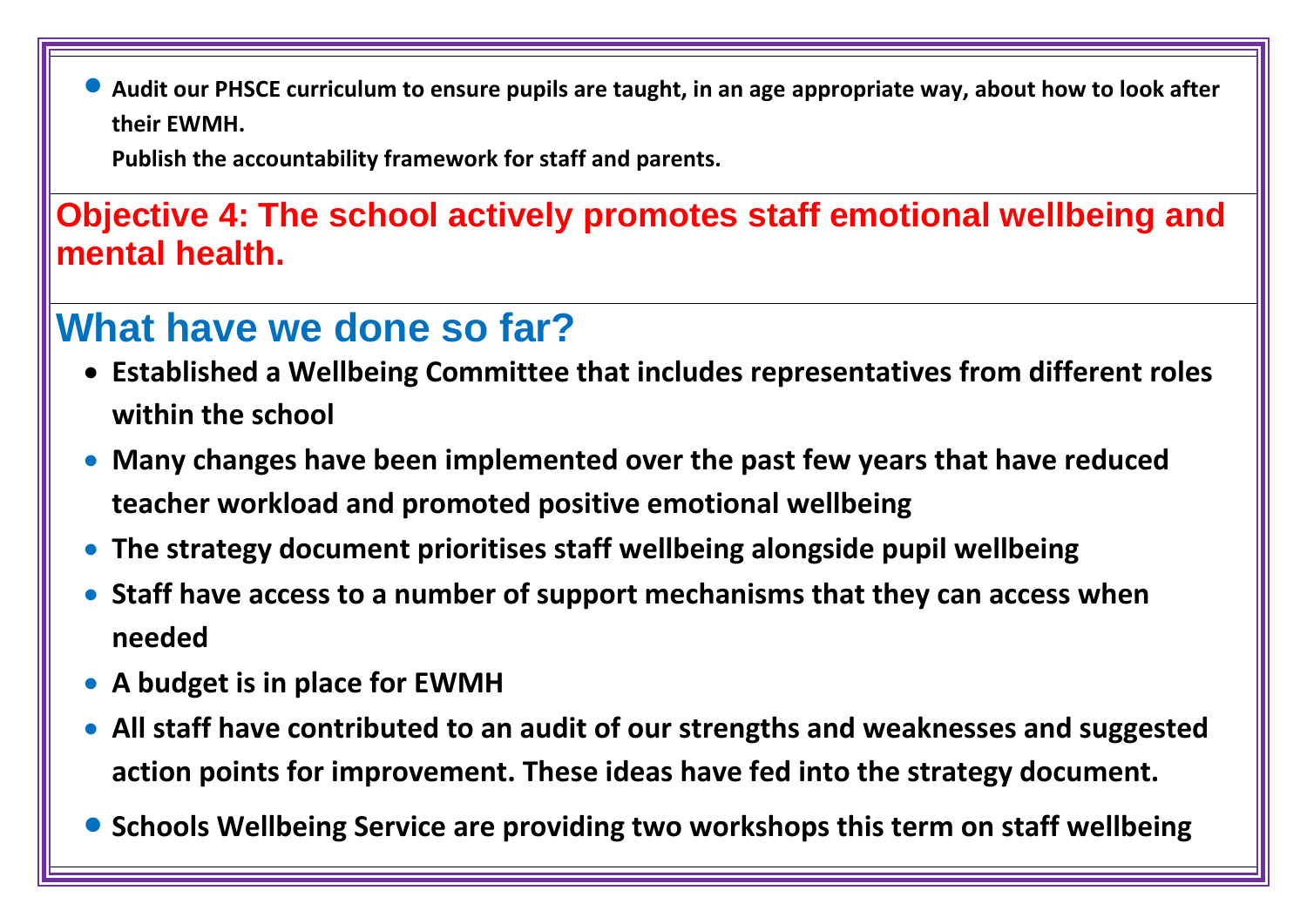# **What are we working on?**

 **Continuing to look at any changes to policy and practices through a 'wellbeing lens' so we consider how changes may impact on workload or affect wellbeing in any other way.** 

**Objective 5: The school prioritises professional learning and staff development on emotional wellbeing and mental health.**

# **What have we done so far?**

- **Training needs have been identified. Staff are specifically asked about training needs as part their appraisal meetings.**
- **Place2Be have met with staff to talk about their work and how to support pupils**
- **All staff had training in September on EWMH**

# **What are we working on?**

 **Building on staff feedback and survey results, produce long term CPD plan that ensures Training needs for EWMH are met**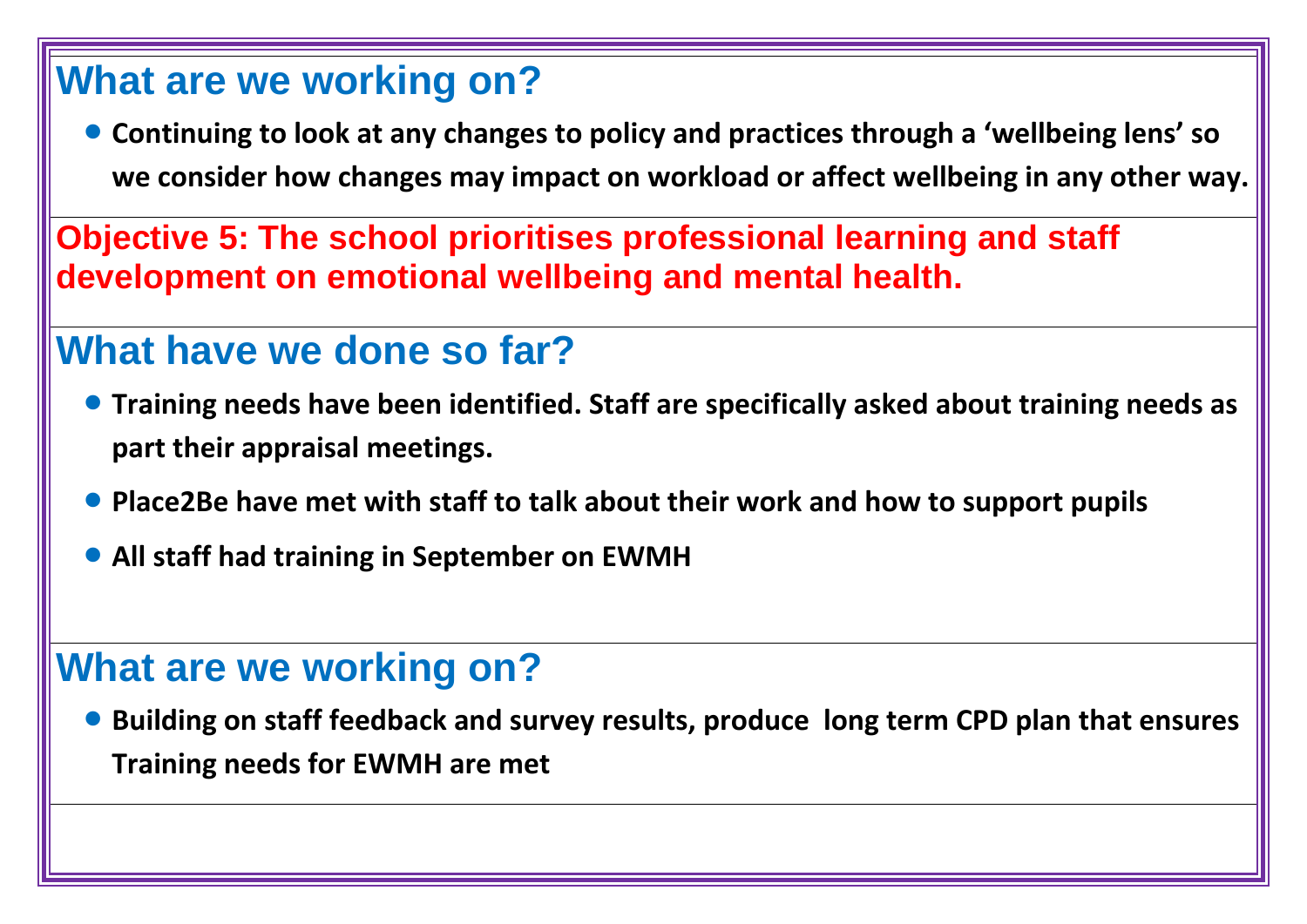#### **Objective 6: The school understands the different types of emotional and mental health needs across the whole-school community and has systems in place to respond appropriately.**

# **What have we done so far?**

- **Teachers use a range of approaches to check in with the wellbeing of pupils, both as a class and as individuals**
- **Information sharing systems are fully embedded**
- **Place2Be offers self-referral sessions (Time2talk), targeted group work or tailored 1-1 support programmes**
- **If concerns grow, pupils can be referred internally to receive targeted support from Place2Be or, for Years 4-6, School Wellbeing Service. Mrs Bradley will work with parents to access external support where needed, such as Bromley Community Wellbeing, Bromley Children's Project or Bromley Mentoring Initiative.**
- **Pupils from Years 1-6 have completed a wellbeing survey. SEE OVERALL RESULTS ON DISPLAY**
- **Staff are asked specific wellbeing related questions as part of their appraisal meetings, which are held twice a year.**

# **What are we working on?**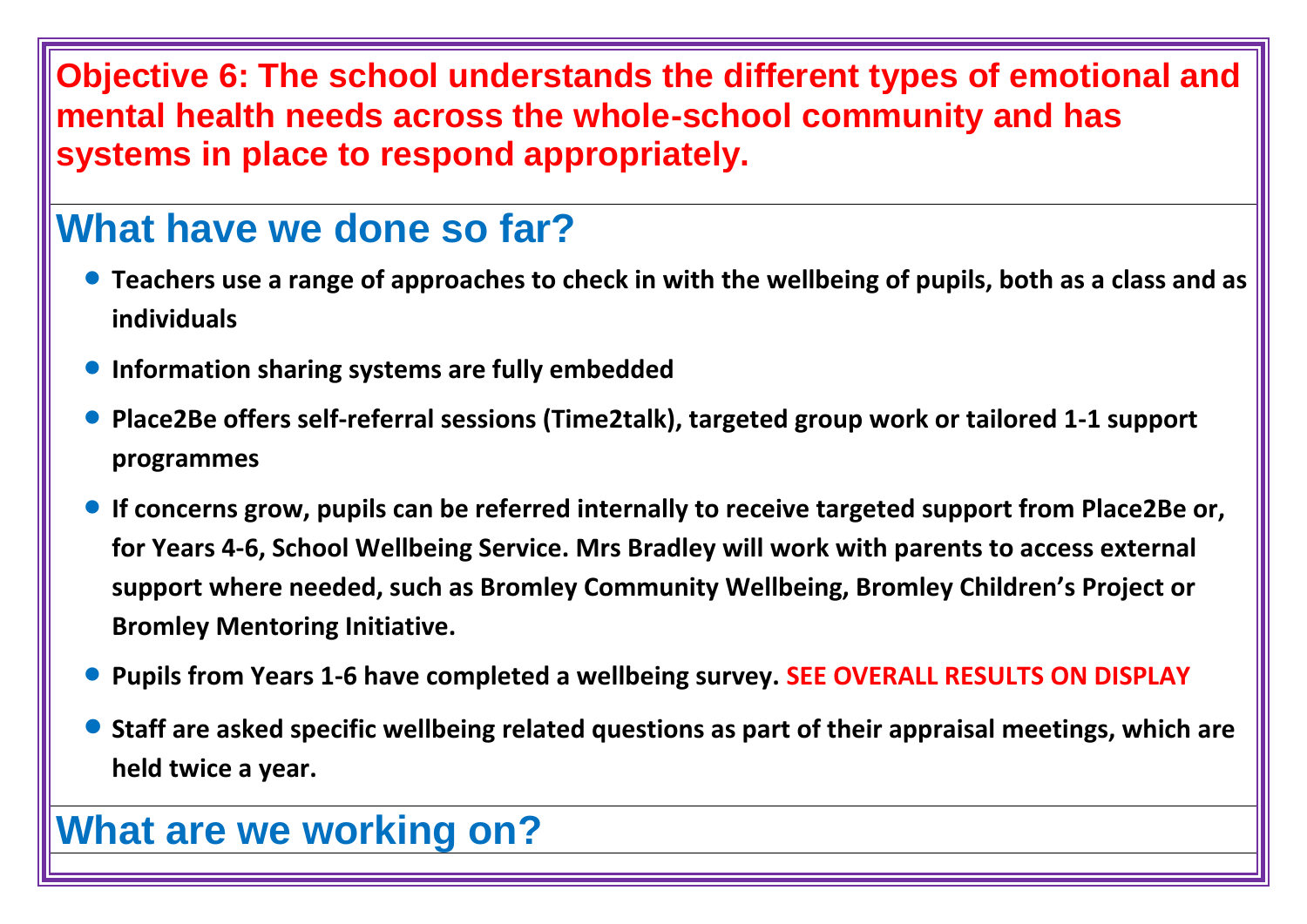**Ensure surveys continue to be carried out at regular intervals, to check in on the EWMH of pupils and staff, and results are acted upon.** 

**Objective 7: The school actively seeks the ongoing participation of the whole-school community in its approach to emotional wellbeing and mental health.**

# **What have we done so far?**

- **School Council are consulted on changes to relevant policies and practices**
- **Parents, staff and pupils' views were sought through the survey at the start of the award process**
- **A Wellbeing page has been added to the school website.** [https://www.valleyprimary.co.uk/parents/emotional](https://www.valleyprimary.co.uk/parents/emotional-wellbeing-mental-health)[wellbeing-mental-health](https://www.valleyprimary.co.uk/parents/emotional-wellbeing-mental-health)
- **Place2Be is now able to offer support for parents, via a Parent Counsellor.**

<https://www.valleyprimary.co.uk/parents/place2be>

# **What are we working on?**

**Finding ways to ensure that all parents can access surveys and support**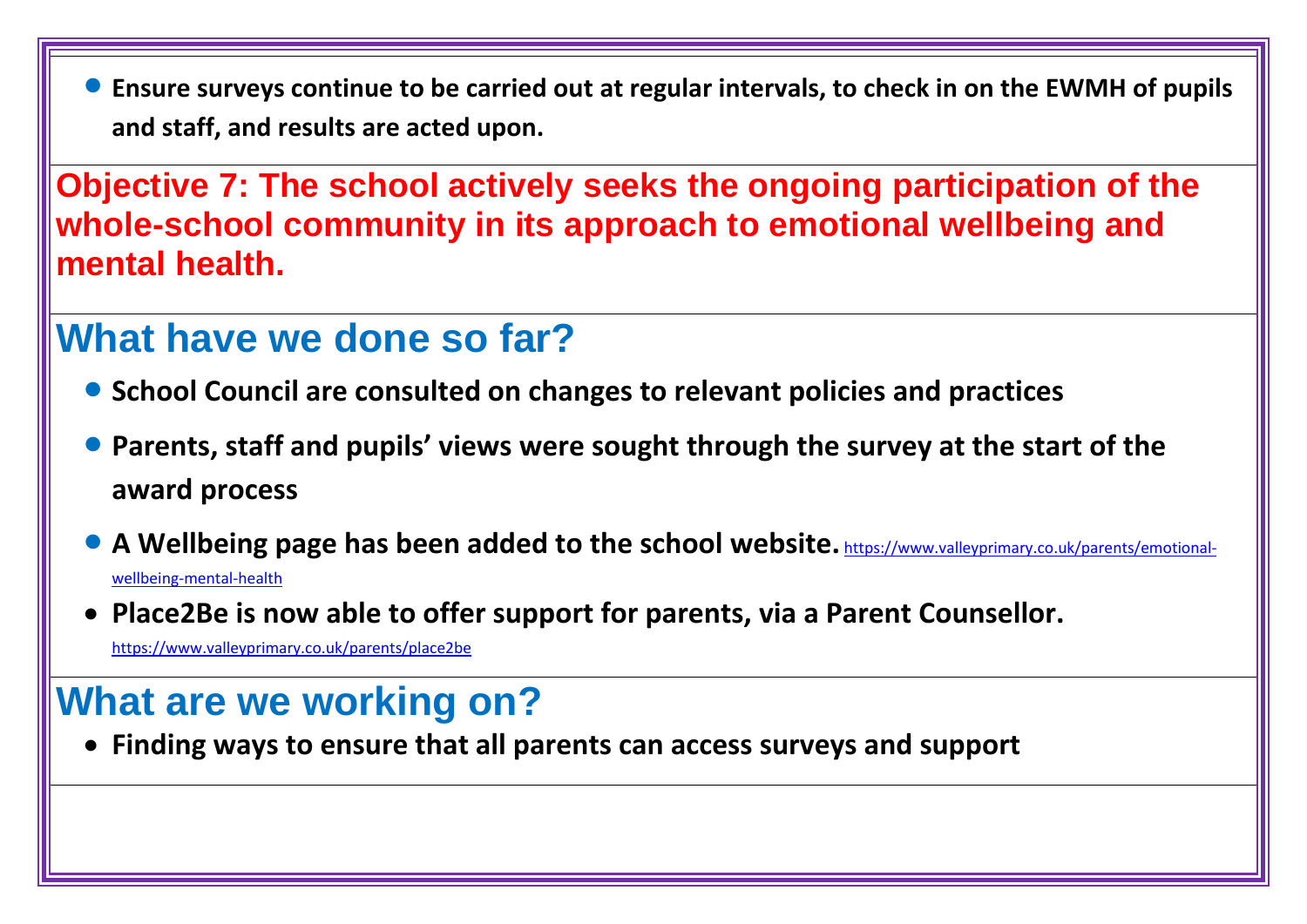**Objective 8: The school works in partnerships with other schools, agencies and available specialist services to support emotional wellbeing and mental health.**

# **What have we done so far?**

- **We work directly with Place2Be and Bromley Community Wellbeing Service (via the School Wellbeing Project)**
- **We have established links with Bromley Children Project and Bromley Mentoring Initiative**
- **We work with Behaviour Matters, who provide training for staff, workshops for parents and train our Peer Mediators; covering topics such as using a Restorative Approach and supporting children with Emotional Regulation.**
- **Contacted Ravensbourne School and other schools within CSAT who are working on the Wellbeing Award to establish links**

### **What are we working on?**

**Liaise with other schools, as above, to share good practice and support each other.**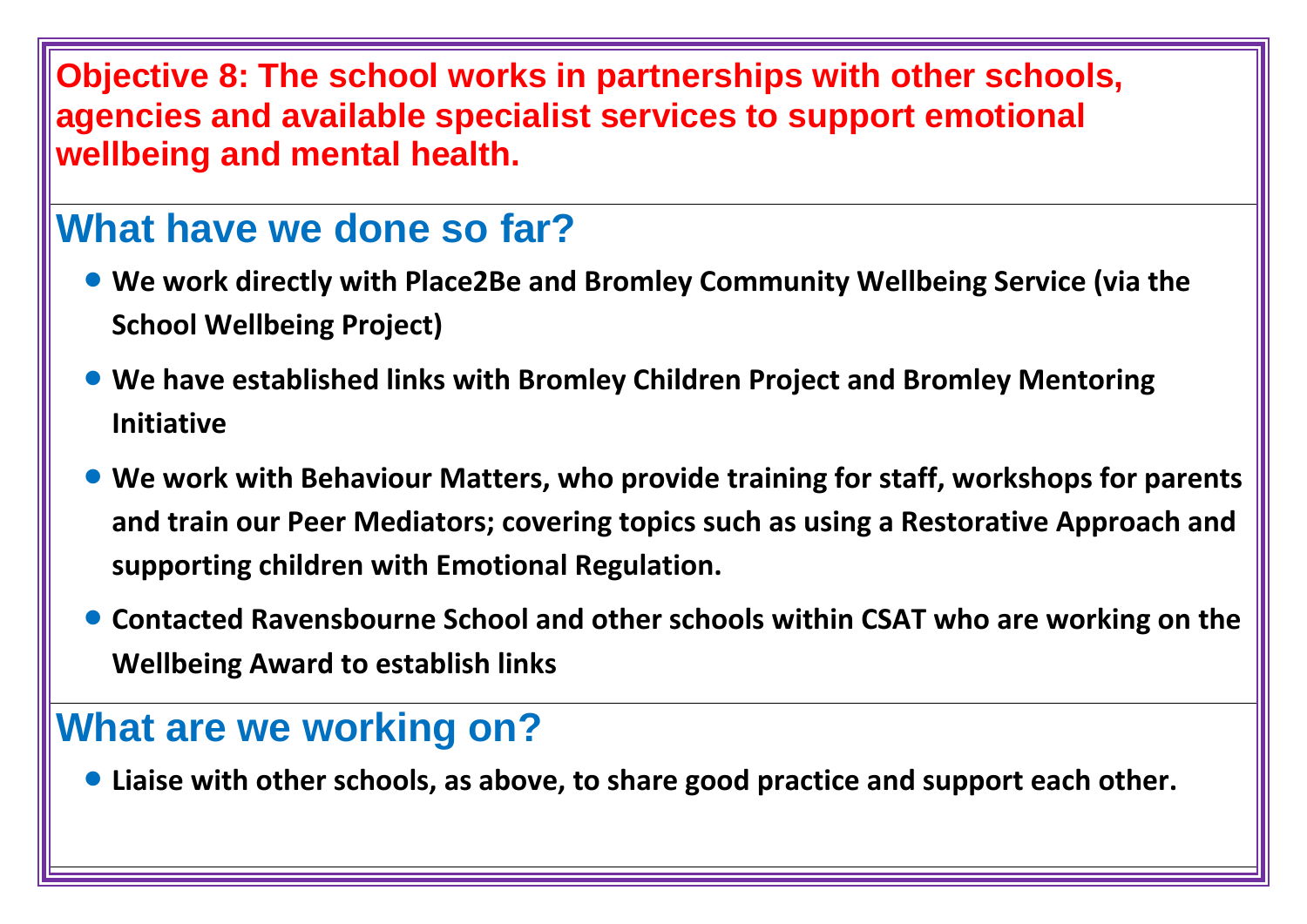# **Wellbeing Committee**

A Change Team to coordinates the process of achieving the award. A whole-school approach to emotional wellbeing and mental health is a collaborative one and your Change Team will drive engagement and provide ongoing communication to the whole school community. The shared wisdom of this group will be a key source of insight into the best ways forward.

To ensure the achievement of the WAS, within the school's planned timescale, the Change Team's key responsibilities are:

- producing and disseminating information to all key partners (parents, staff, pupils, governors) and supporting agencies about the award.
- completing the School Self-Evaluation Form, in consultation with appropriate colleagues.
- developing an Action Plan.
- monitoring progress against the Action Plan.
- planning the implementation, monitoring and evaluation of successive stages of delivery.
- ensuring regular communication with all key partners about WAS development and progress.
- managing the building of the portfolio of evidence.
- coordinating the preparation for, and management of, the interim assessment process (Adviser-led approach only).
- coordinating the preparation for, and management of, the final verification processes.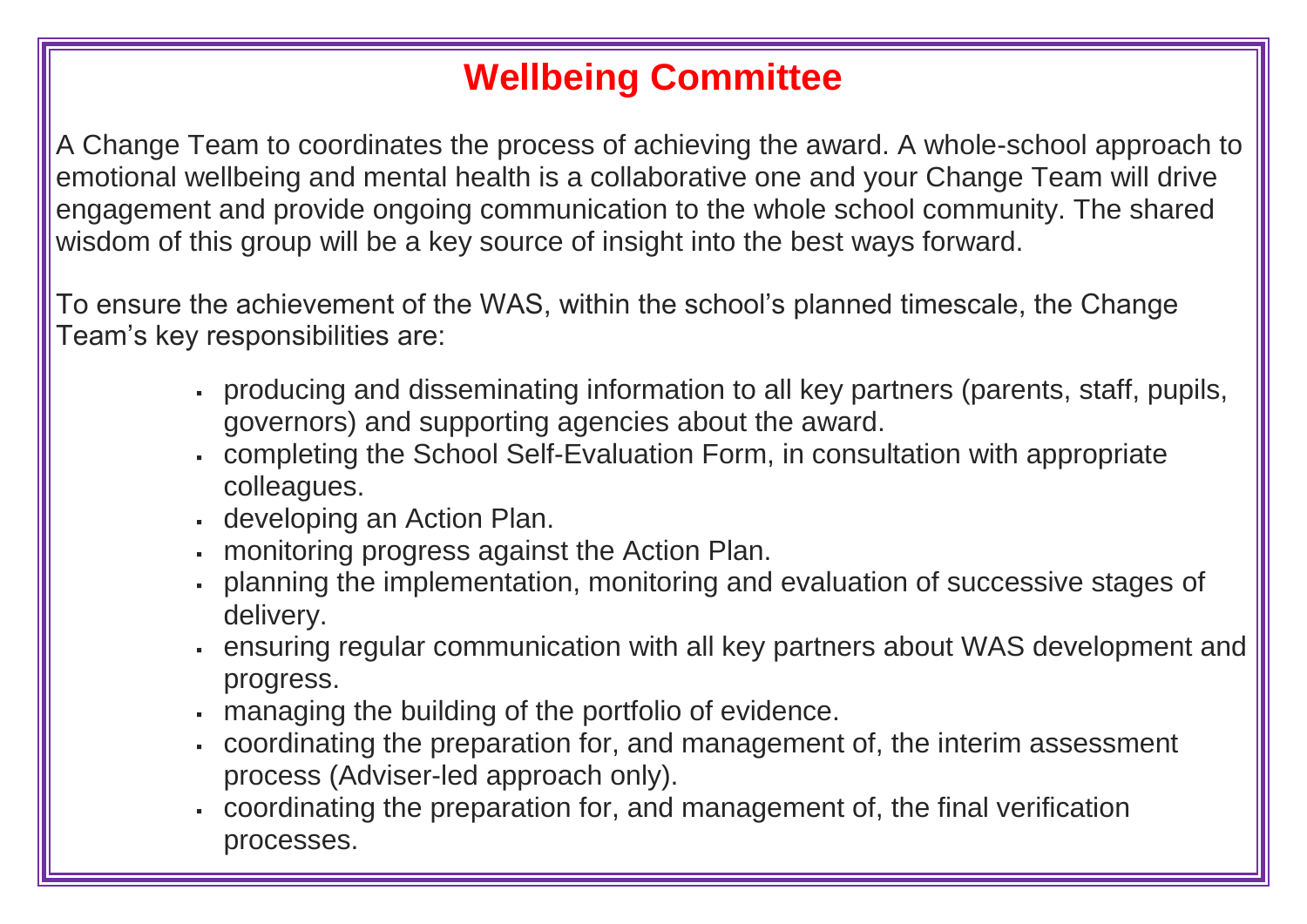# **Valley Wellbeing Committee**

**Mrs Coulson – Assistant Headteacher Mrs Bradley – Assistant Headteacher and SENCO Helen Randall – Previous Governor Mrs Hewitt – Parent and Governor Ms Fenton – Parent Ms Shenton – HLTA Mrs Ayres – TA Miss Mednick – Teacher and Creative Arts lead Miss Berry – Teacher and PSHE lead Vacancy – Admin office**

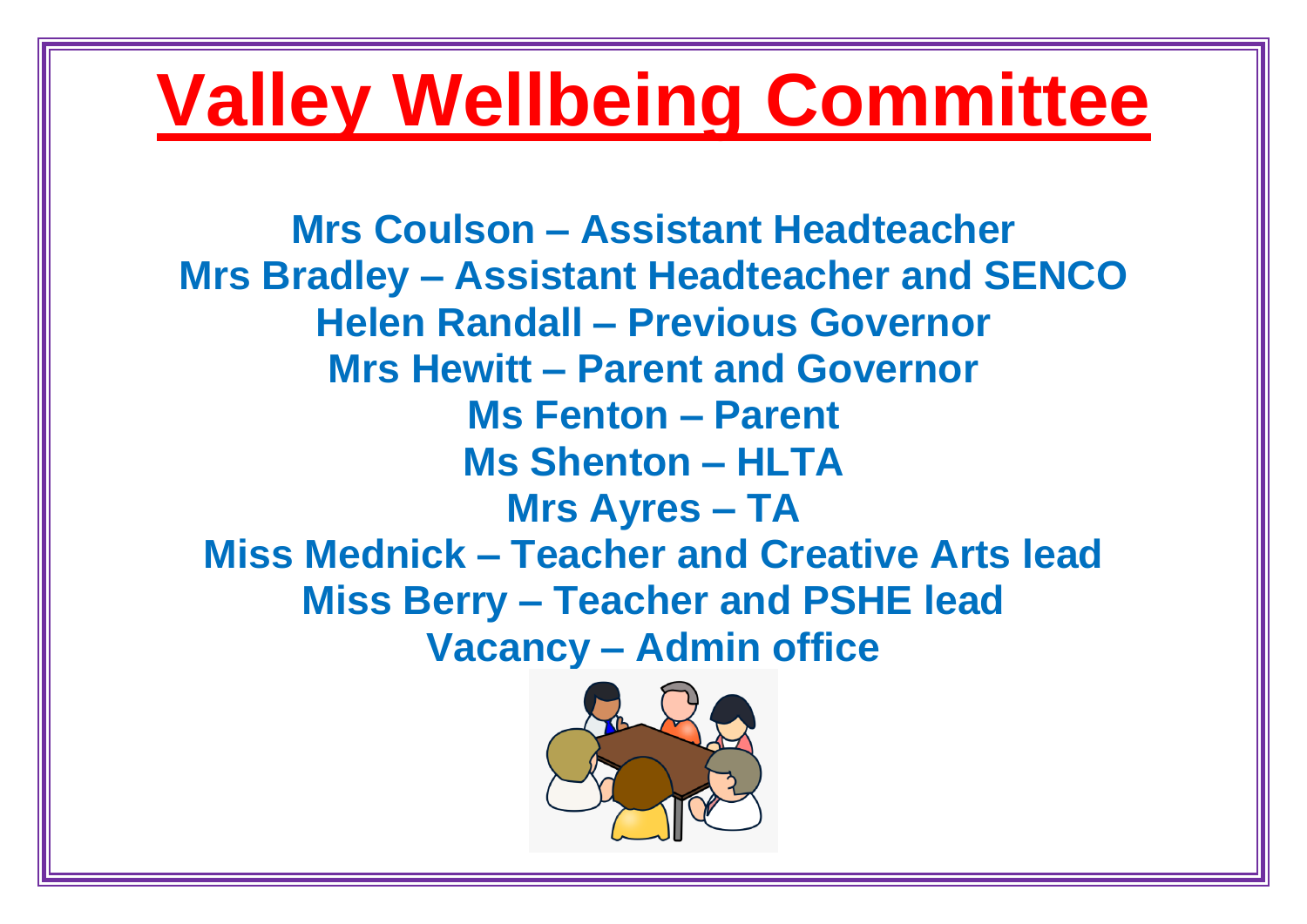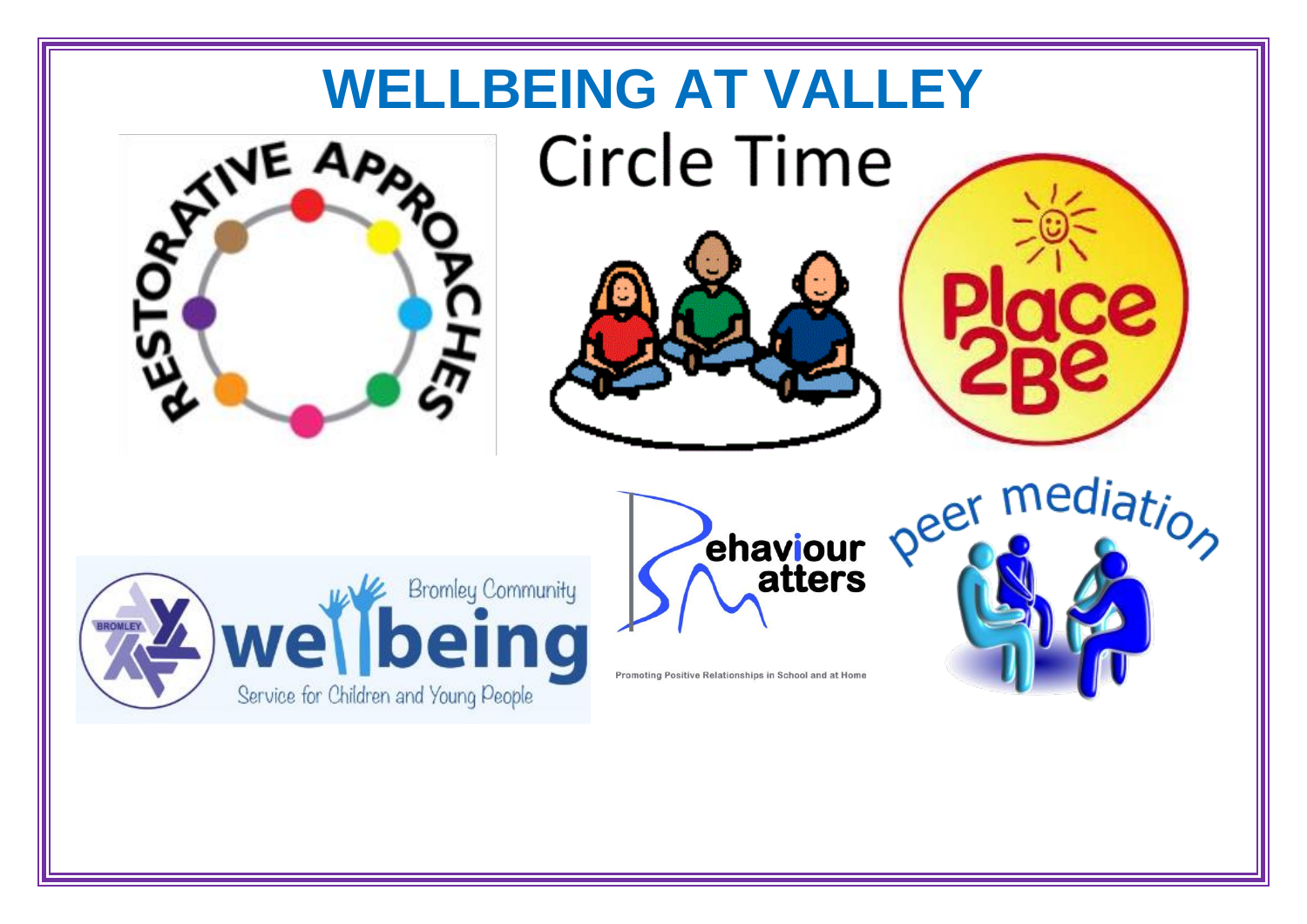# A VISION FOR VALLEY WELLBEING **JAMAMLAV NYFEL**

**As a community, wellbeing is at the core of everything we do at Valley Primary School. Our approach to learning encourages and enables everyone to be open-minded, integrated, and independent individuals able to meet the world with positivity, curiosity, adaptability and ambition.**